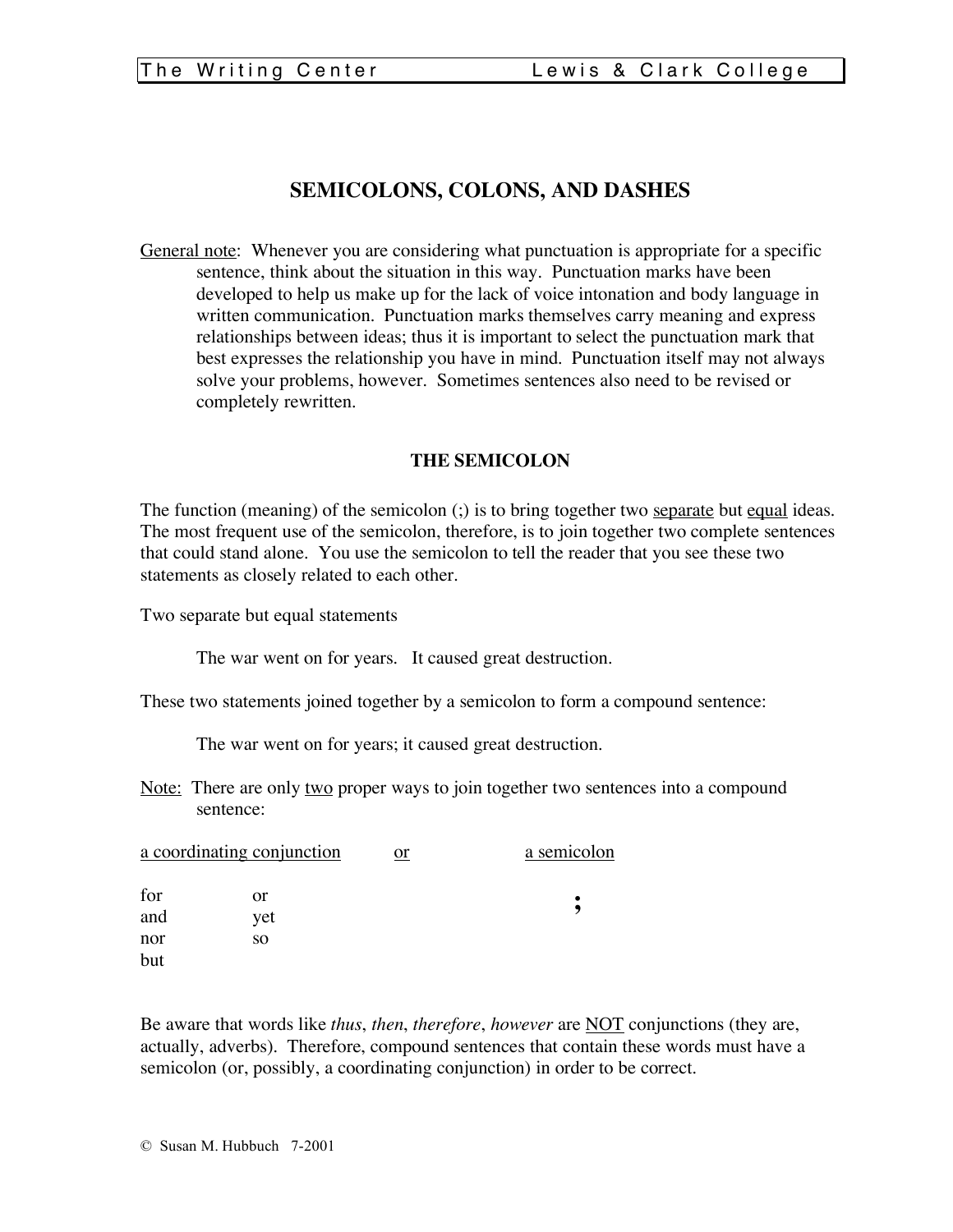There are many causes of the Civil War; however, I will focus on the issue of slavery.

Another, less frequent use of the semicolon is to join separate but equal items in a series when separate items themselves contain commas.

The items:

- (1) the source, amount, and stability of income
- (2) the availability of insurance
- (3) monthly mortgage payments

The sentence:

Before we can help Mr. Smith, we must know the source, amount, and stability of his income; the availability of insurance; and his monthly mortgage payments.

### **THE COLON**

The colon (:) tells your reader that you are now going to give us more concrete, specific information about a general idea you have introduced in a sentence.

Thus, the most obvious use of the colon is to introduce items in a list.

General idea:

We have many tasks to accomplish.

More concrete, specific information:

plan the party invite the guests buy the food

The sentence:

We have many tasks to accomplish: plan the party, invite the guests, buy the food.

But colons also introduce statements that restate a general idea in more concrete, specific terms.

#### General idea:

The Great Books have about them much more, I feel sure, than mere snob appeal.

#### Restatement in more concrete terms:

They have a kind of religious light, a sense of the Serious Call, of the medieval scholar-saint.

#### The sentence:

The Great Books have about them much more, I feel sure, than mere snob appeal: